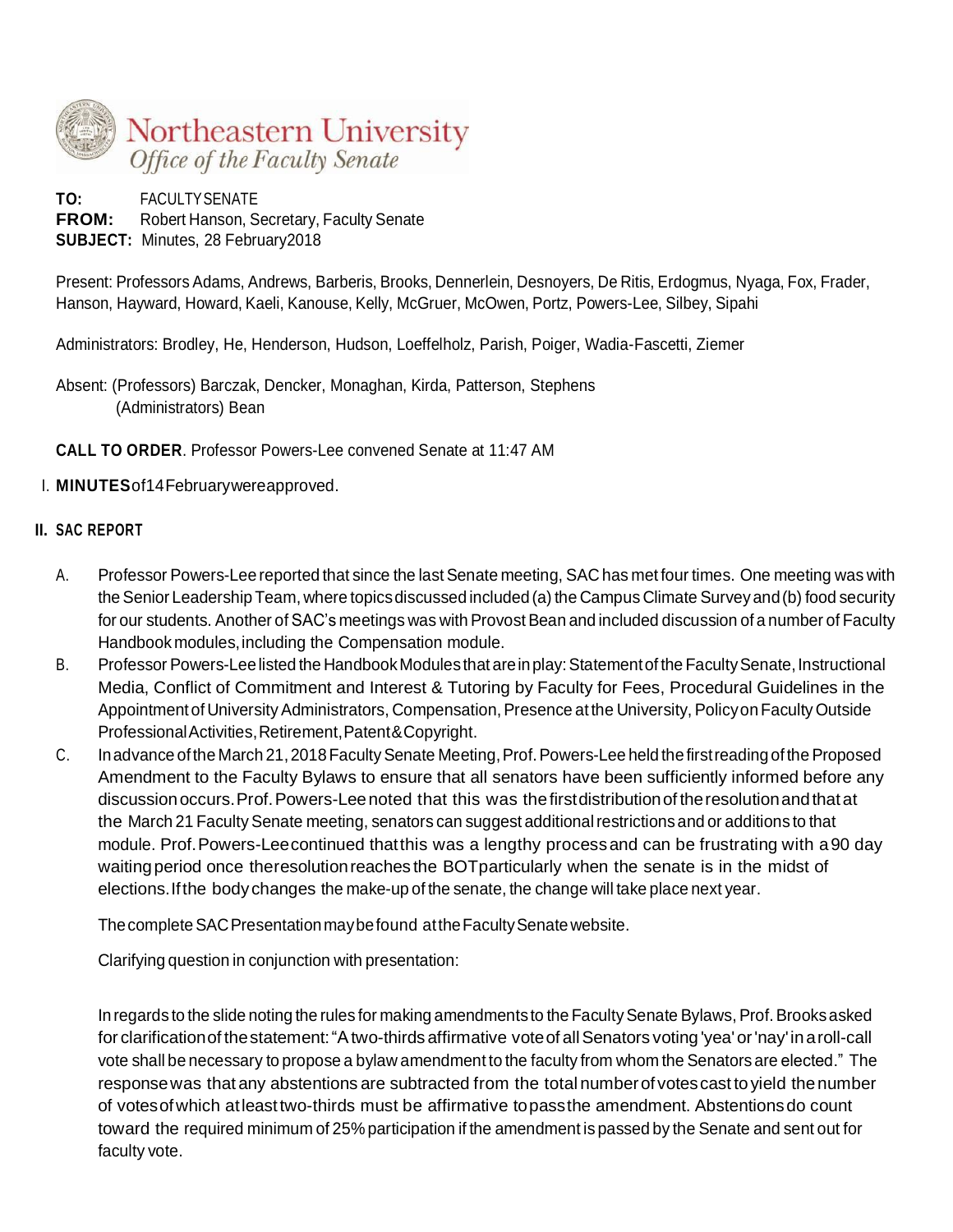### **III. NEW BUSINESS**

Prof. Hanson read the following motion prior to Prof. Adams' presentation:

### *BE IT RESOLVED* **That the Senate accept the report of the Financial Affairs Committee.**

#### **Accepted by 28-0-0**.

The complete FAC Presentation may be found at the Faculty Senate website.

Questions and discussion in conjunction with the presentation.

Prof. Kaeli asked with a proposed 4% increase in salaries, how long will it take us to get where we need to be? Prof.Adams responded that we don't know what other schools are going to be doing next year and don't know what we are doing next year. It will take a few years to get there. These are moving targets. Biggest difference seems to be fringe benefits– seems to be a little more reluctance to raising them, than to raising salaries.

Prof.Foxasked whatthe 1%increase in fringe means? Willtheyadd a benefit? Prof. Adams said that FACdid not specifyhowthe increase should be implemented.

Prof. Erdogmus: Since he isn't getting health insurance from Northeastern, is there a plan to make payments to people who don't make use of health insurance? Prof. Adams said this was something we suggested to Jane Moyer last year. There was reluctance. She came from business not academia. She said thatwouldn'tworkwell.

No more questions on the report.

Prof. Hanson reads the following resolution.

### *BEITRESOLVED* **Thattherecommended raisepoolformeritforFY2019be 4.0% of continuing salaries starting on July 1, 2018.**

Dean Poiger noted that usually administrators abstain from voting on this issue at this point.

Motion carried,23-0-6.

Prof. Hanson read the following resolution:

### *BEITRESOLVED* **That there be a recommended increase of 1%(as a percentage of salaries)infringebenefitsstartingonJuly1,2018tobringuscloserto alignment with our nearest competitor.**

Move to accept seconded.

Prof. Hanson offers a friendly amendment to change "with our nearest competitor" to "with our national ranking." Friendly amendment is seconded. The resolution now reads:

*BEITRESOLVED* **That there be a recommended increase of 1%(as a percentage of salaries)infringebenefitsstartingonJuly1,2018tobringuscloserto alignment with our national ranking.**

Prof. Hanson now indicates that discussion can continue.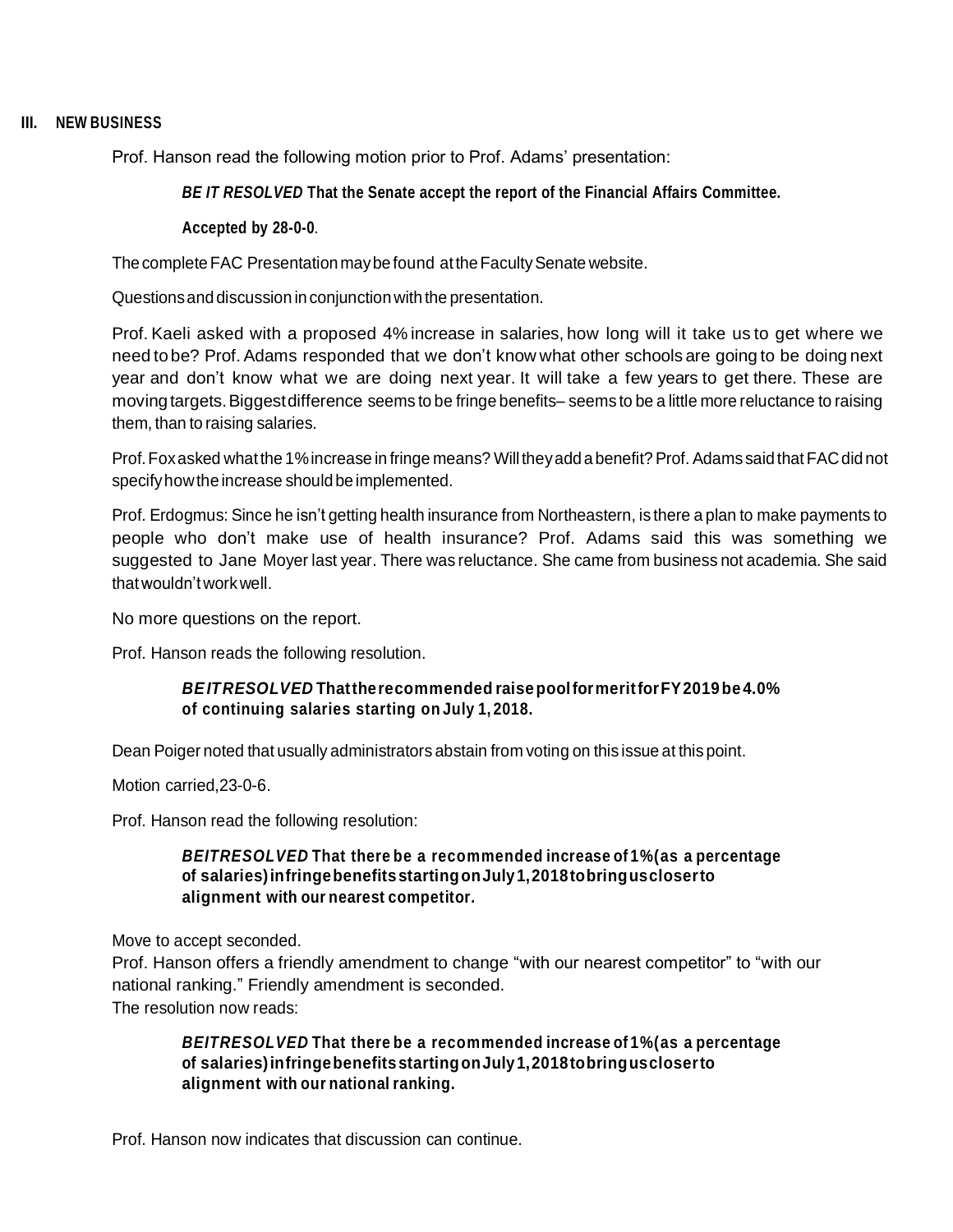Prof. Erdogmusasked where would the 1%increase go?Prof. Adamsresponded that the committee decided to leavethatopenandtonotexplicitlystatethat.

Prof. Hanson said fringe benefitshave actuallydecreasedand askedhowthe Committee came to the 1%figure. Prof. Hanson thought the committee would have taken a higher increase. Prof. Adams said there is a difference fromtotalcompensationandwhat youseeinyourcheck.Wearelookingattotalcompensation.Prof.Hanson respondedifyoulook atyourstatementsfrom 2013to2016,insomecases thattotalfringebenefitdecreased by10%. Prof. Adamsresponded thathewasnotsurewhat Prof. Hansonmeant. Prof. Hansonaskedis1% sufficient?Prof.Adamssaiditwon'tgetusthereinoneyear.Thinktryingtogetthereinoneyearisunrealistic.

Prof. Hanson read again the amendment from agenda.

#### *BEITRESOLVED* **Thatthere bearecommended increase of 1%(asa percentage of salaries)infringebenefitsstartingonJuly1,2018tobringusclosertoalignment with our national ranking. Resolution carries 22-0-8**

Prof. De Ritis & Prof. Gardinier presented the report of the Senate Ad hoc Committee to Recommend Changes to FacultySenateBylawsRe:Composition of the Senate and Its Committees.

The complete Ad hoc Committee Presentation may be found at the Faculty Senate website.

Questionsanddiscussionsin conjunction with the presentation.

Prof. Dennerlein said his College hasboth 10 month and 8 month appointments. Are both considered full time? Theanswer verifiedbyDr.DebFrankowasyes.

Prof. McGruersaidtheSenate now has11modelstoconsideranditmightbehardto digest.Theselast2– Models A & B-- these are actually suggestions so that the discussion doesn't go infinitely wide but doesn't mean wehavetolimitourselvestoA&B.Prof.Powers-Leesaidincomingupwiththese2models,SAC wantedto focusthediscussion.Wetookintoconsiderationroutes incorporatedinthetop 5models.Anumber ofmodels differedinthenumberof senators.Wekeptthetotalnumberat40, andincreasedtheelected Senators to 33. We had a lot of discussion with elected senators, the Provost and SAC. It is our tradition to include administrators in the Senate membership so that there is shared governance atthe startof Senate discussions andnotjustwhentheyarecomplete. However,wedidn'twantsomanyadministratorsthatwelosethe faculty focusof theFacultySenate.Wearebringinginonemorecollegethattakes uptwoof theseats. Theresolution represents the smallest number of changes we could make inthecurrent Bylaws. Whenwediscuss the resolution in March, we can make amendments without prior notice.

Prof. Fox said heprefers A. Theproblem with Bisthat sometimesitisdifficult finding peopletorunfor the senate andtoconstrainitinsuch awaymakes itmoredifficult. Bestthing istoleavesomething likeModel A that makes it easy to select.

Prof. Parishsaidshereallyappreciates theamount of thoughtandeffortthatwentintothereport. Thelevelof complexity is significantand she commends the committee. She addsher support for Model A. She agrees with Prof.Fox'spoints. Ifwearereallyinterestedinonefacultyandacknowledgenontenuredfaculty,ModelBstill hasthat separate butequalapproach.

Prof.KellyaskedifitwouldbeextremegerrymanderingiftheSenategavetheSchoolofLaw2senators.Prof. Powers-Lee said it was giving the School of Law twice as much voice on the senate, given the number of School ofLawfaculty,butitcanbeupfordiscussion.